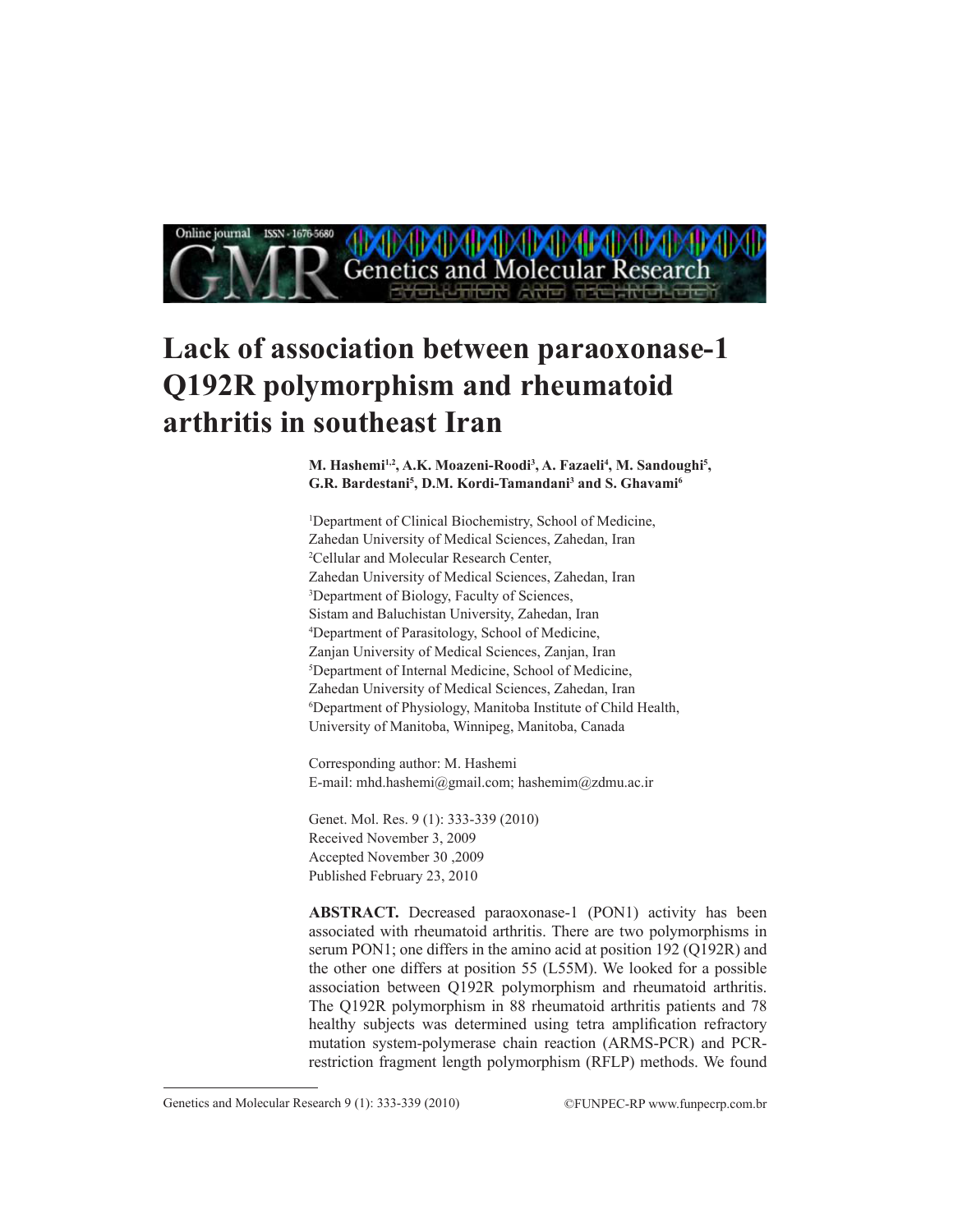no significant differences between rheumatoid arthritis patients and control subjects regarding PON1 Q192R polymorphism. PON1 Q192R polymorphism was not found to be correlated with increased risk for rheumatoid arthritis in this Iranian population.

**Key words:** Paraoxonase; PON1; Q192R polymorphism; Rheumatoid arthritis

# **INTRODUCTION**

Rheumatoid arthritis (RA) is a chronic arthritic condition that can lead to deformities and disabilities. Although the exact pathogenesis of the disease is unknown, both genetic and environmental factors play key roles in this disease process (Deighton and Walker, 1991). It has been reported that reactive oxygen species (ROS) may play an important role in the pathogenesis of RA (Gambhir et al., 1997; Bauerova and Bezek, 1999). Under normal circumstances, relatively low concentrations of ROS are formed in all cells and tissues in oxidative processes, and a variety of antioxidative mechanisms serve to control their production. Under pathological conditions, the levels of ROS are altered by increased production and/or inadequate removal, which results in oxidative stress, inducing cell damage and lipid peroxidation (Halliwell, 1994; Gambhir et al., 1997).

Paraoxonase-1 (PON1) is coded by a gene located on chromosome 7q21.3-22.1 in a cluster with two similar genes, PON2 and PON3, whose physiological substrates are not yet identified (Primo-Parmo et al., 1996). PON1 consists of 354 amino acids with a molecular mass of 43 kDa and is exclusively bound to high-density lipoprotein. PON1 is recognized as an antioxidant enzyme as it hydrolyzes lipid peroxides in oxidized lipoproteins (Blatter et al., 1993; Mackness et al., 1996; Aviram et al., 1998). PON1 also exerts paraoxonase and arylesterase activities, where it hydrolyzes organophosphates (paraoxon) and aromatic esters such as phenyl acetate (Gan et al., 1991).

PON1 activity has been reported to decrease in RA due to oxidative stress (Baskol et al., 2005; Isik et al., 2007). Paraoxonase activity is found to vary extensively among individuals, in part, due to the presence of polymorphisms. The PON1 gene has two common coding region polymorphisms causing a change from glutamine to arginine at the 192 position (Q/R 192) and leucine to methionine at the 55 position (L/M 55), resulting in a change of both the level and activity of the enzyme (Humbert et al., 1993; Garin et al., 1997; Mackness et al., 1998; Aviram et al., 2000).

There are little data regarding the association between PON1 polymorphisms and RA. A significant difference in the distribution of PON1 Q192R polymorphisms was observed between RA patients and healthy subjects (Tanimoto et al., 2003). The aim of the present study was to determine the possible association between Q192R polymorphism and RA in an Iranian population.

## **MATERIAL AND METHODS**

# **Patients**

We studied a total of 88 patients (80 women and 8 men) with an average age of 45.5 years (minimum 17, maximum 75) fulfilling the American College of Rheumatology (ACR) criteria for RA (Arnett et al., 1988). All subjects were patients of the Rheumatology Clinic at Zahedan University of Medical Sciences. The control group consisted of 78 healthy individuals

Genetics and Molecular Research 9 (1): 333-339 (2010) ©FUNPEC-RP www.funpecrp.com.br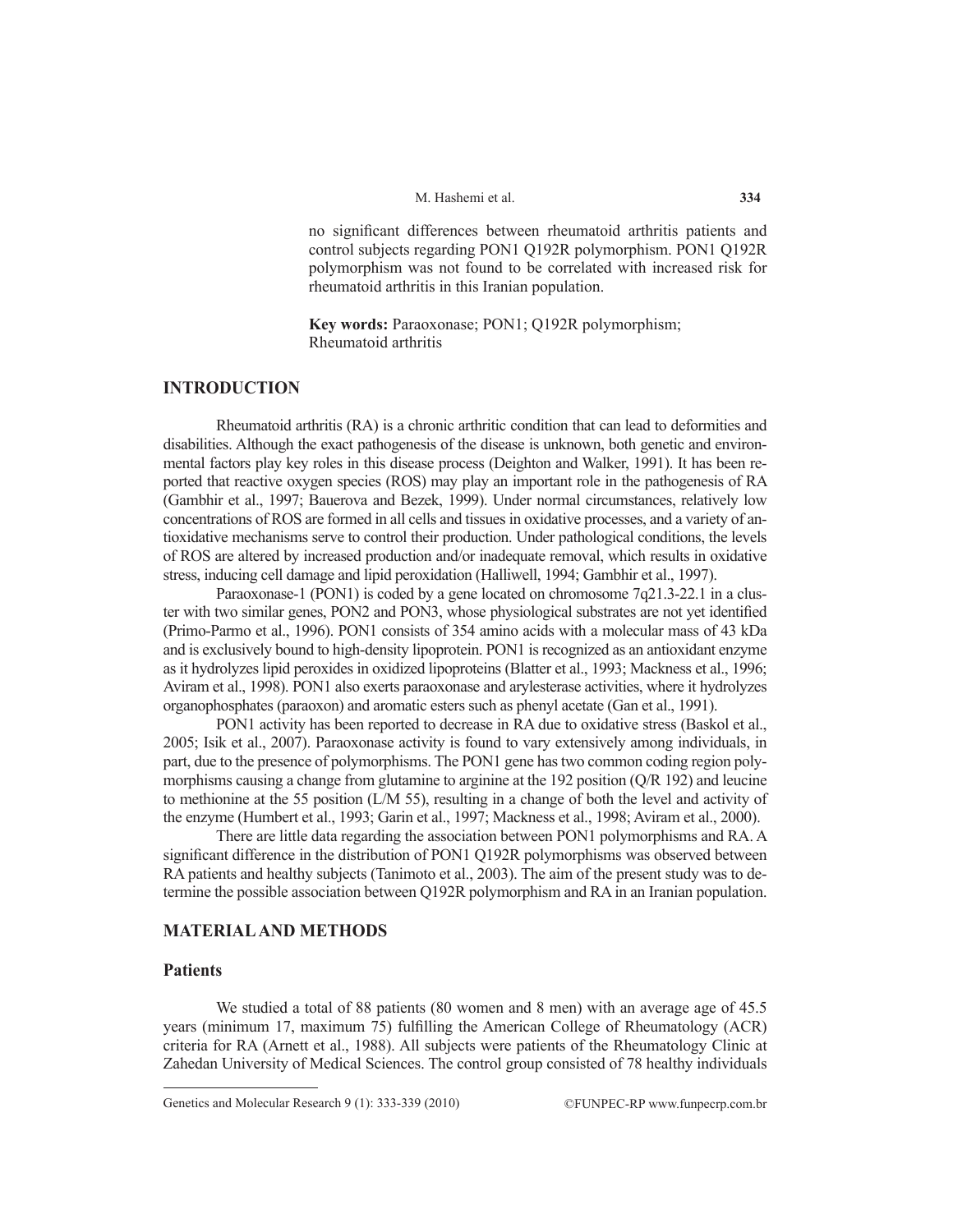(57 women and 21 men) with a mean age of 45.4 years (minimum 23, maximum 77), who were unrelated to RA patients. The project was approved by the local Ethics Committee of Zahedan University of Medical Sciences, and informed consent was obtained from all patients and healthy individuals. Blood samples were collected in Na-EDTA tubes from patients and healthy controls.

### **DNA extraction**

The Saremi et al. (2008) protocol was used to extract genomic DNA from whole blood with some minor modifications. Briefly, 500 µL blood was transferred to 1.5-mL microfuge tubes, and 1 mL cell lysis buffer (10 mM Tris-HCl, 11% w/v sucrose, 5 mM  $MgCl<sub>2</sub>$ , and 11% v/v Triton X-100) was added. Microfuge tubes were gently mixed and centrifuged for 2 min at 6000 rpm at room temperature, after which the supernatant was discarded. The procedure was repeated twice. Next, 300 µL buffer II (10 mM Tris-HCl, 10 mM EDTA, and 10 mM sodium citrate) and 40 µL 10% SDS were added, and the mixture incubated for 2 min at room temperature. Then, 100 µL saturated NaCl and 600 µL chloroform were added with gentle mixing, and the mixture centrifuged for 2 min at 6000 rpm. The supernatant was transferred to a new microfuge tube, where 700 µL cold isopropanol was added, followed by gentle mixing and centrifugation for 1 min at 12,000 rpm for 2 min at 4°C. The supernatant was discarded and 700 µL cold 70% ethanol was added. The suspension was gently mixed and centrifuged for 1 min at 12,000 rpm at 4°C. Pellets were subsequently dried before dissolving in 100 µL distilled water.

## **Tetra primer amplification refractory mutation system**

The amplification refractory mutation system (ARMS) is a simple and rapid detection method of point mutation and small nucleotide insertion or deletion (Newton et al., 1989). In the present study, we designed a tetra primer ARMS for the detection of Q192R polymorphism of PON1 according to the Ye et al. (2001) procedure. The primers were designed according to the program accessible through the internet website; http://cedar.genetics.soton.ac.uk/ public\_html/primer1.html.

We used two external primers (forward outer primer: 5'-TGTTCCATTATAGCTAG CACGA-3', reverse outer primer: 5'-TTTCACCCCCTGAAAAATTA-3') and two inner primers; (forward inner primer (A allele): 5'-TTTCTTGACCCCTACTTCCA-3'; reverse inner primer (G allele): 5'-CAAATACATCTCCCAGGCTC-3'). Product sizes were 303 bp for A allele and 233 bp for G allele, while the product size of the two outer primers was 496 bp as shown schematically in Figure 1.



**Figure 1.** Schematic diagram of the tetra ARMS assay. Two forward and two reverse primers are used to generate three potential PCR products. Primers FO and RO give a 496-bp product, which is used for control of DNA quality and quantity. Primers FO and RI amplify the G (R) allele, generating a 233-bp product, and primers FI and RO generate a 303-bp product for the A (Q) allele.

Genetics and Molecular Research 9 (1): 333-339 (2010) ©FUNPEC-RP www.funpecrp.com.br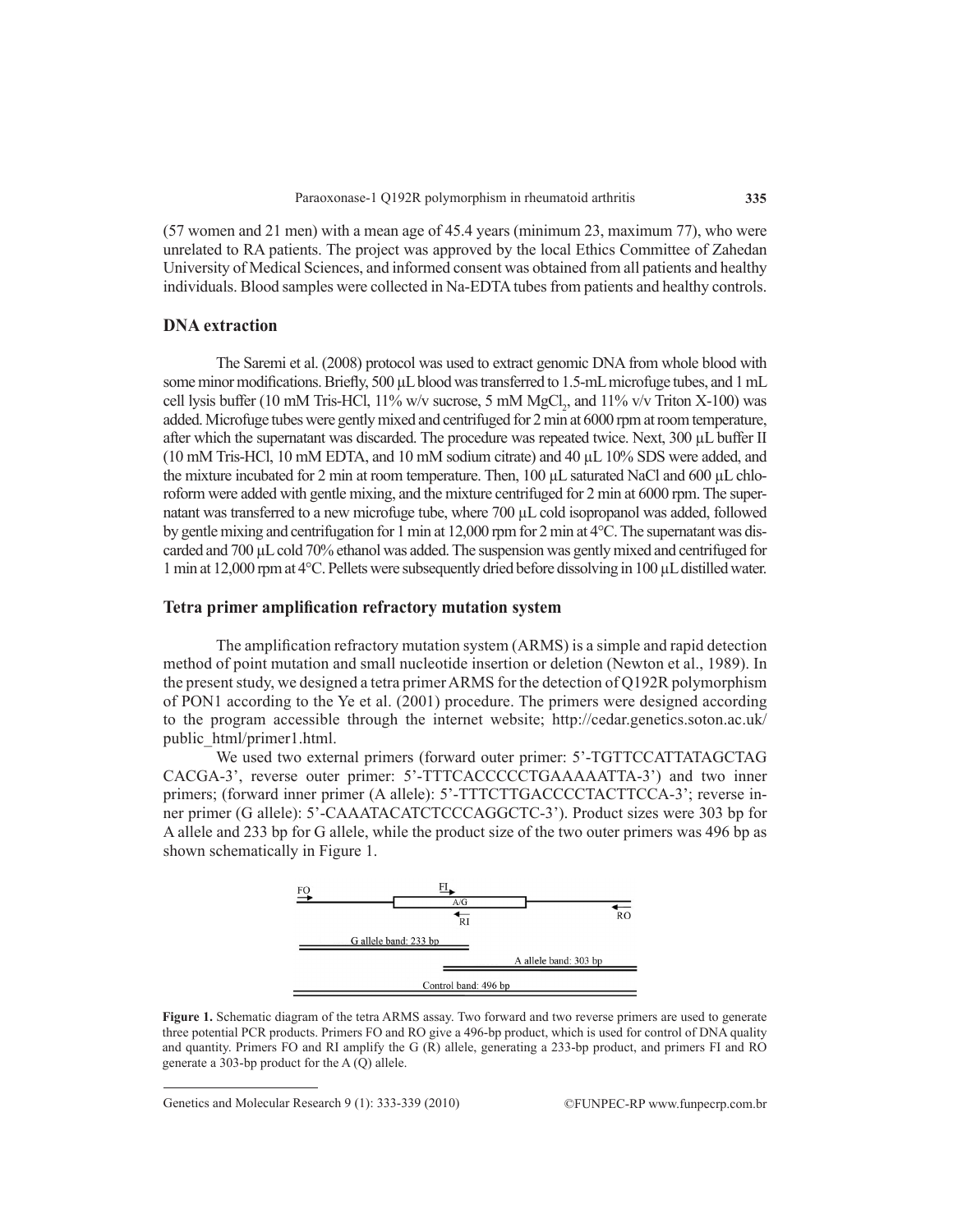Reactions consisted of a total volume of 25  $\mu$ L containing 250  $\mu$ M dNTPs, 0.4  $\mu$ M of each primer, 1.5 mM MgCl<sub>2</sub>, 1 U Taq DNA polymerase (Roche Molecular Biochemicals, IN, USA), and 50 ng genomic DNA. Polymerase chain reaction (PCR) cycling conditions were as follows: 5 min at 95°C; 30 cycles of 30 s at 95°C, 30 s at 55°C and 40 s at 72°C; 10 min at 72°C (Corbett Research, Australia). Each reaction was verified on a 3% agarose gel.

 $M<sub>1</sub>$ 

## **PCR-RFLP**

Determination of the PON1 Q192R polymorphism was carried out by PCR followed by restriction digestion (PCR-RFLP, restriction fragment length polymorphism). The primers used were: (forward: 5'-TGTTCCATTATAGCTAGCACGA-3' and reverse: 5'-TTTCACCCCCT GAAAAATTA-3'). The resulting PCR product size was 496 bp. The nucleotide substitution corresponding to position 192 (Q/R) creates a BSpPI (Biogen-Fermentas) restriction site. Digestion resulted in 287- and 209-bp fragments for the R allele (Figure 2B).





## **Statistical analysis**

Statistical analysis was performed using the SPSS 17.0 software. A chi-square test was used to determine the differences in the genotypes and allele frequencies between case and control groups.

Genetics and Molecular Research 9 (1): 333-339 (2010) ©FUNPEC-RP www.funpecrp.com.br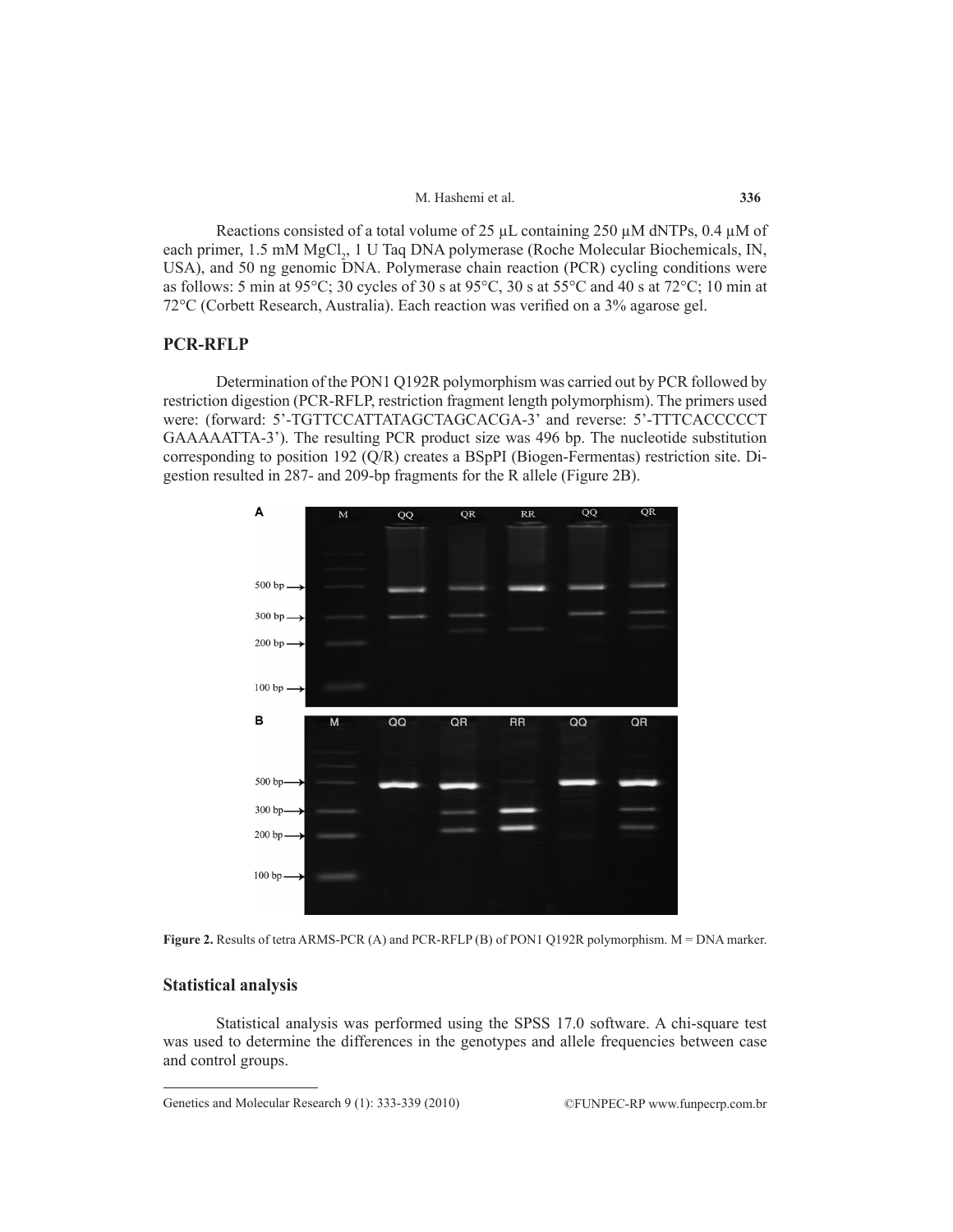# **RESULTS**

## **Tetra primer ARMS-PCR**

The tetra primer ARMS-PCR method was effectively applied to determine the Q192R single-nucleotide polymorphism of PON1. The genotypes determined by this method were consistent with those determined by the PCR-RFLP method (Figure 2).

## **Q192R PON1 polymorphism**

The distribution of Q192R polymorphism of PON1 in RA patients and normal subjects is shown in Table 1. The results showed that the wild-type genotype QQ was observed in 59.1% (52/88) of patients and 59.0% (46/78) of healthy subjects. There was no significant differences in genotypes of QQ between patients and normal subjects ( $P > 0.05$ ). As shown in Table 1, the frequencies of QR and RR did not differ between RA and normal individuals.

| <b>Table 1.</b> Frequency of PON1 Q192R polymorphism in rheumatoid arthritis and normal subjects. |                      |                  |                 |       |    |  |  |  |
|---------------------------------------------------------------------------------------------------|----------------------|------------------|-----------------|-------|----|--|--|--|
| Genotype                                                                                          | Rheumatoid arthritis | Healthy subjects | $95\%$ CI       | OR    |    |  |  |  |
| QQ                                                                                                | 59.1% (52/88)        | 59.0% (46/78)    | 0.541-1.868     | 1.005 | NS |  |  |  |
| <b>OR</b>                                                                                         | $20.5\%$ (18/88)     | $26.9\% (21/78)$ | $0.395 - 1.650$ | 0.808 | NS |  |  |  |
| RR                                                                                                | $20.5\%$ (18/88)     | 14.1% (11/78)    | 0.688-3.562     | 1.566 | NS |  |  |  |

NS = nonsignificant.

The allele frequency of Q192R was not significantly different between RA and healthy subjects (Table 2). The results show that there was no association between PON1 Q192R polymorphism and RA in our population.

| <b>Table 2.</b> Allele frequency of PON1 O192R in rheumatoid arthritis and normal subjects. |                      |                   |              |       |     |  |  |  |
|---------------------------------------------------------------------------------------------|----------------------|-------------------|--------------|-------|-----|--|--|--|
| Allele type                                                                                 | Rheumatoid arthritis | Healthy subjects  | 95%CI        | OR    |     |  |  |  |
| O allele                                                                                    | 69.3% (122/176)      | 72.4% (113/156)   | 0.5344-1.383 | 0.859 | NS. |  |  |  |
| R allele                                                                                    | 30.7% (64/176)       | $27.6\%$ (43/156) | 0.5718-1.512 | 0.929 | NS. |  |  |  |

NS = nonsignificant.

## **DISCUSSION**

The association of PON1 gene polymorphism and risk of certain diseases has been documented (Sidoti et al., 2007; Leduc and Poirier, 2008; Agrawal et al., 2009; Leduc et al., 2009). In addition, PON1 gene polymorphisms (Q192R, L55M) alter both the level and activity of the enzyme (Humbert et al., 1993; Garin et al., 1997; Mackness et al., 1998; Aviram et al., 2000). In the present study, we found that there were no significant differences between RA and healthy subjects regarding Q192R polymorphism.

Rheumatoid arthritis is a progressive, relapsing autoimmune disease. Increased ROS and lipid peroxidation production, due to synovial inflammation, not only causes cellular damage but also increases oxidative stress. The main sources of ROS are activated phagocytes se-

Genetics and Molecular Research 9 (1): 333-339 (2010) ©FUNPEC-RP www.funpecrp.com.br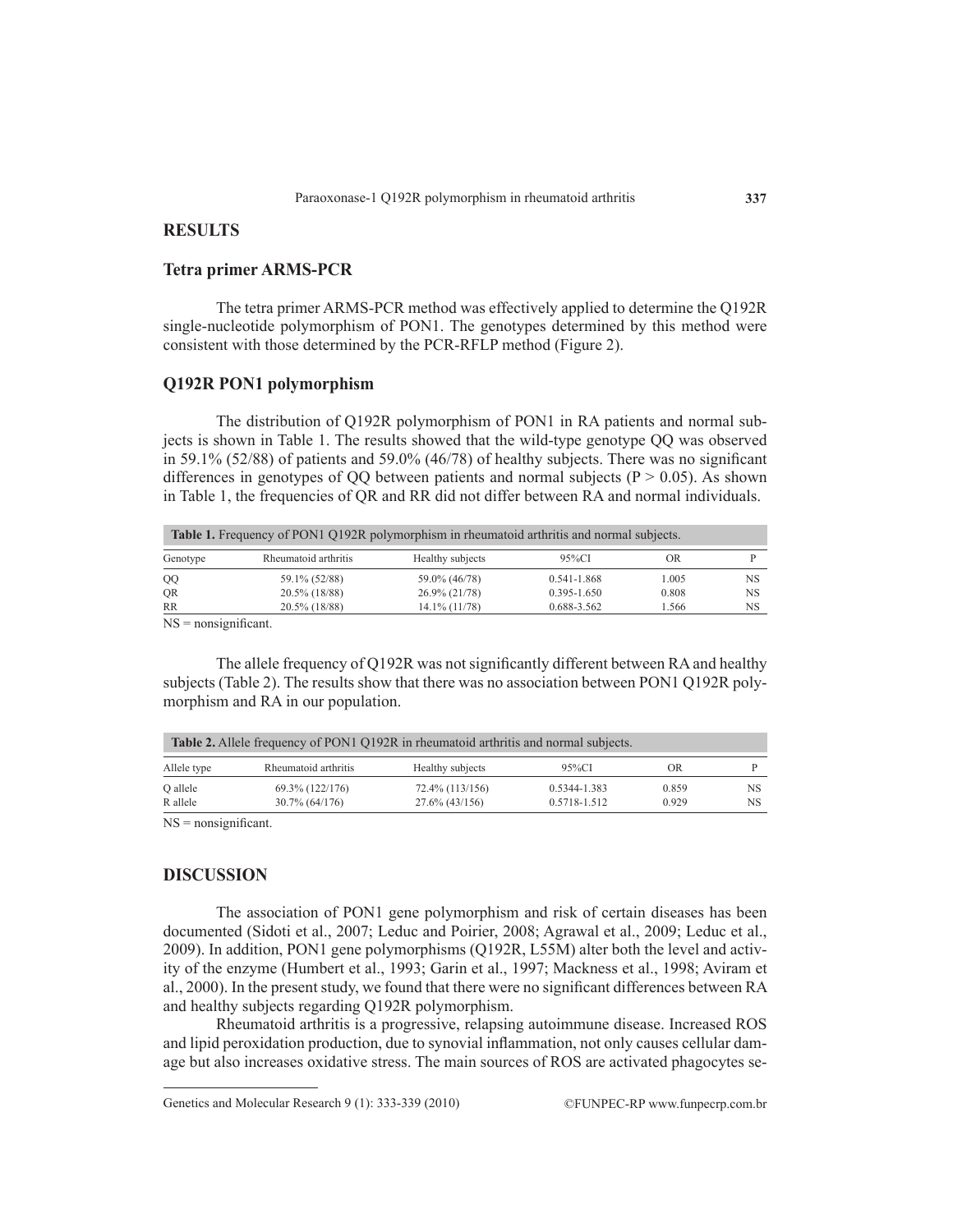#### M. Hashemi et al.

creting  $O_2$ ,  $H_2O_2$  and hypochlorite (Griffiths and Lunec, 1996). In RA cases, increased oxidative stress and decrease in antioxidants may have roles in both the pathogenesis of the disease (Nurcombe et al., 1991; Griffiths and Lunec, 1996) and the development of atherosclerosis (Sattar et al., 2003). Studies have shown that antioxidants are reduced in RA cases (McKeown et al., 1984; Jaswal et al., 2003; Isik et al., 2007).

Serum PON1 is a high-density lipoprotein-associated enzyme recognized as an antioxidant enzyme, since it hydrolyzes lipid peroxides in oxidized lipoproteins (Mackness et al., 1996; Aviram et al., 1998). It has been shown that PON1 hydrolyzes lipid peroxide products and  $H_2O_2$  (Feingold et al., 1998) and contributes to the prevention of low-density lipoprotein oxidation (Miesel et al., 1996; Mackness et al., 1998; Shih et al., 1998; Popa et al., 2009). PON1 activity has also been suggested to be inversely associated with oxidative stress in serum and macrophages (Rozenberg et al., 2003). It has been shown that serum PON1 activity is significantly decreased in RA patients compared with healthy subjects (Maury et al., 1984; Tanimoto et al., 2003; Baskol et al., 2005). The decrease in PON1 activity in RA patients was found in every genotype (Q/Q, Q/R, R/R) of PON1 at 192 Q/R. Furthermore, a difference in the distribution of PON1 Q/R polymorphisms was observed at position 192 between RA patients and healthy subjects. RA patients exhibited less (44%) positive PON1-Q than did healthy subjects (66%) (Tanimoto et al., 2003). This finding is inconsistent with our results. We found that the frequency of PON1-Q did not differ between RA (69.3%) and normal subjects (72.4%).

In conclusion, we found that there is no association between Q192R polymorphism of PON1 and rheumatoid arthritis and that PON1 Q192R polymorphism is not correlated with the risk for rheumatoid arthritis in our population.

#### **ACKNOWLEDGMENTS**

Research supported by Zahedan University of Medical Sciences. In addition, the authors would like to thank the patients and healthy subjects who willingly participated in the study.

# **REFERENCES**

- Agrawal S, Tripathi G, Prajnya R, Sinha N, et al. (2009). Paraoxonase 1 gene polymorphisms contribute to coronary artery disease risk among north Indians. *Indian J. Med. Sci.* 63: 335-344.
- Arnett FC, Edworthy SM, Bloch DA, McShane DJ, et al. (1988). The American Rheumatism Association 1987 revised criteria for the classification of rheumatoid arthritis. *Arthritis Rheum.* 31: 315-324.
- Aviram M, Rosenblat M, Bisgaier CL, Newton RS, et al. (1998). Paraoxonase inhibits high-density lipoprotein oxidation and preserves its functions. A possible peroxidative role for paraoxonase. *J. Clin. Invest.* 101: 1581-1590.
- Aviram M, Hardak E, Vaya J, Mahmood S, et al. (2000). Human serum paraoxonases (PON1) Q and R selectively decrease lipid peroxides in human coronary and carotid atherosclerotic lesions: PON1 esterase and peroxidase-like activities. *Circulation* 101: 2510-2517.
- Baskol G, Demir H, Baskol M, Kilic E, et al. (2005). Assessment of paraoxonase 1 activity and malondialdehyde levels in patients with rheumatoid arthritis. *Clin. Biochem.* 38: 951-955.
- Bauerova K and Bezek A (1999). Role of reactive oxygen and nitrogen species in etiopathogenesis of rheumatoid arthritis. *Gen. Physiol. Biophys.* 18 (Spec No.): 15-20.
- Blatter MC, James RW, Messmer S, Barja F, et al. (1993). Identification of a distinct human high-density lipoprotein subspecies defined by a lipoprotein-associated protein, K-45. Identity of K-45 with paraoxonase. *Eur. J. Biochem.* 211: 871-879. Deighton CM and Walker DJ (1991). The familial nature of rheumatoid arthritis. *Ann. Rheum. Dis.* 50: 62-65.
- Feingold KR, Memon RA, Moser AH and Grunfeld C (1998). Paraoxonase activity in the serum and hepatic mRNA levels decrease during the acute phase response. *Atherosclerosis* 139: 307-315.

Genetics and Molecular Research 9 (1): 333-339 (2010) ©FUNPEC-RP www.funpecrp.com.br